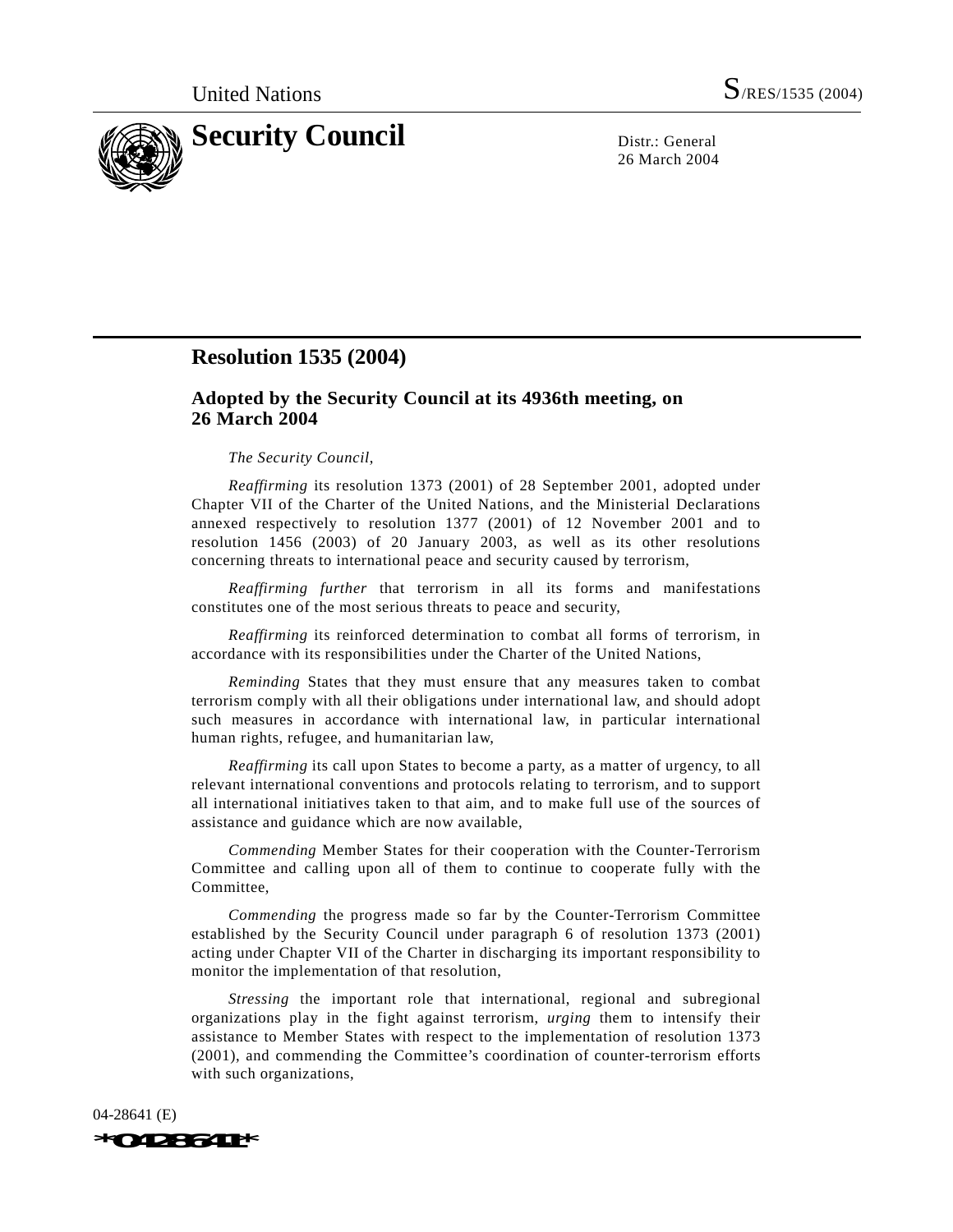*Recognizing* that many States continue to require assistance in implementing resolution 1373 (2001), and *urging* States and organizations to inform the Committee of areas in which they are able to offer assistance,

*Recognizing also* the need for the Committee, where appropriate, to visit States, with the consent of the State concerned, and to engage in a detailed discussion to monitor the implementation of resolution 1373 (2001),

*Recognizing* that such visits should be conducted, when appropriate, in close cooperation with relevant international, regional and subregional organizations and other United Nations bodies, including the United Nations Office on Drugs and Crime, in particular with its Terrorism Prevention Branch, taking special care of the assistance that might be available to address States' needs,

*Stressing* the importance of enhancing the monitoring of the implementation of resolution 1373 (2001),

*Having considered* the report of the Chairman of the Committee (S/2004/70) on the problems encountered both by Member States and the Committee itself in the implementation of resolution 1373 (2001),

*Stressing* the importance of addressing these difficulties so as to enable the Committee to monitor effectively the implementation of resolution 1373 (2001) and to enhance the capacity-building work in which it is engaged,

*Bearing in mind* the special nature of resolution 1373 (2001), the continuing threats to peace and security caused by terrorism, the important role the United Nations and the Security Council must continue to play in the global fight against terrorism, the need to reinforce the Committee as the Security Council subsidiary body responsible in this area, and without setting a precedent for other bodies of the Security Council,

1. *Endorses* the report of the Committee on its revitalization (S/2004/124);

2. *Decides* that the revitalized Committee will consist of the Plenary composed of the Security Council member States — and the Bureau, the latter composed of the Chair and the Vice-Chairs, assisted by the Counter-Terrorism Committee Executive Directorate (hereinafter "CTED") to be established as a special political mission, under the policy guidance of the Plenary, for an initial period ending 31 December 2007 and subject to a comprehensive review by the Security Council by 31 December 2005, so as to enhance the Committee's ability to monitor the implementation of resolution 1373 (2001) and effectively continue the capacity-building work in which it is engaged;

3. *Decides further* that the CTED, headed by an Executive Director, will be responsible for the tasks stated in the report of the Committee (S/2004/124) and *requests* the Secretary-General, within 45 days of the adoption of this resolution, to appoint, after consultation with and subject to the approval of the Council, an Executive Director of the CTED who will take up office as soon as possible;

4. *Requests* the Executive Director of the CTED, within 30 days of taking office, in consultation with and through the Secretary-General, to submit to the Plenary, for its endorsement, an organizational plan for the CTED, consistent with the Committee's report (S/2004/124) and United Nations rules and regulations, including its structure, staffing requirements, budget needs, management guidelines,